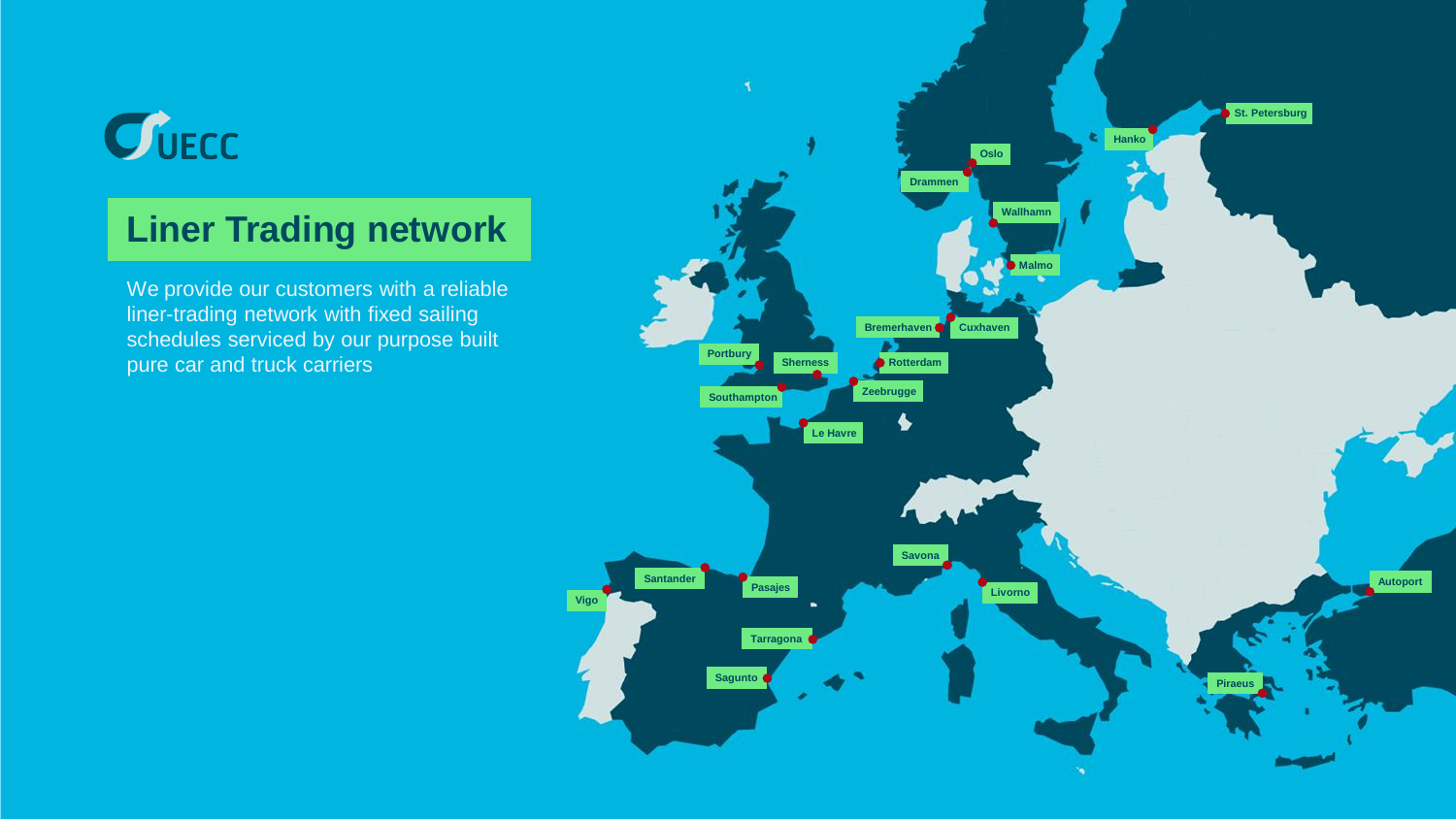### **BALTIC**

| പ്പസ | <b>Vessel</b>                                            | RT<br>Cap | <b>SQM</b><br>Cap | Ramp<br>Cap       |
|------|----------------------------------------------------------|-----------|-------------------|-------------------|
|      | M/V AUTO ECO Dual Fuel<br><b>LNG Vessel</b>              | 4 0 0 0   | 31 900            | 160 <sub>mt</sub> |
|      | <b>M/V AUTO ENRGY ECO Dual</b><br><b>Fuel LNG Vessel</b> | 4 0 0 0   | 31 900            | 160 <sub>mt</sub> |



**2 x E–Class: Weekly service**  Southampton – Zeebrugge – Bremerhaven – St. Petersburg – Hanko – Cuxhaven

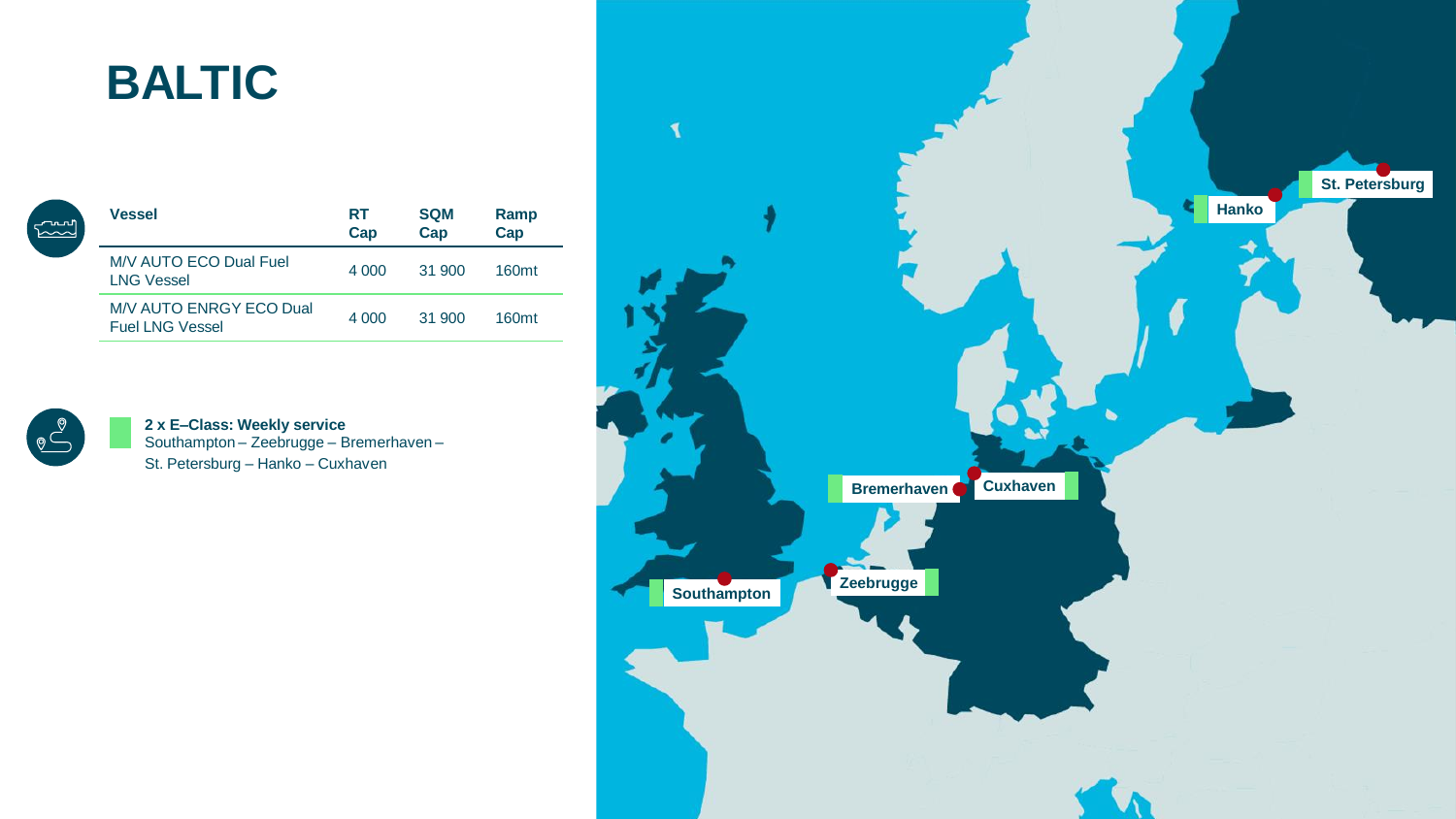#### **NORWAY**

| <b>Find</b> | <b>Vessel</b>           | <b>RT</b><br>Cap | <b>SQM</b><br>Cap | Ramp<br>Cap      |
|-------------|-------------------------|------------------|-------------------|------------------|
|             | <b>M/V AUTOPROGRESS</b> | 1 220            | 9890              | 82 <sub>mt</sub> |



**P**–**Class: Twice a week** Bremerhaven – Oslo – Bremerhaven – Oslo – Wallhamn

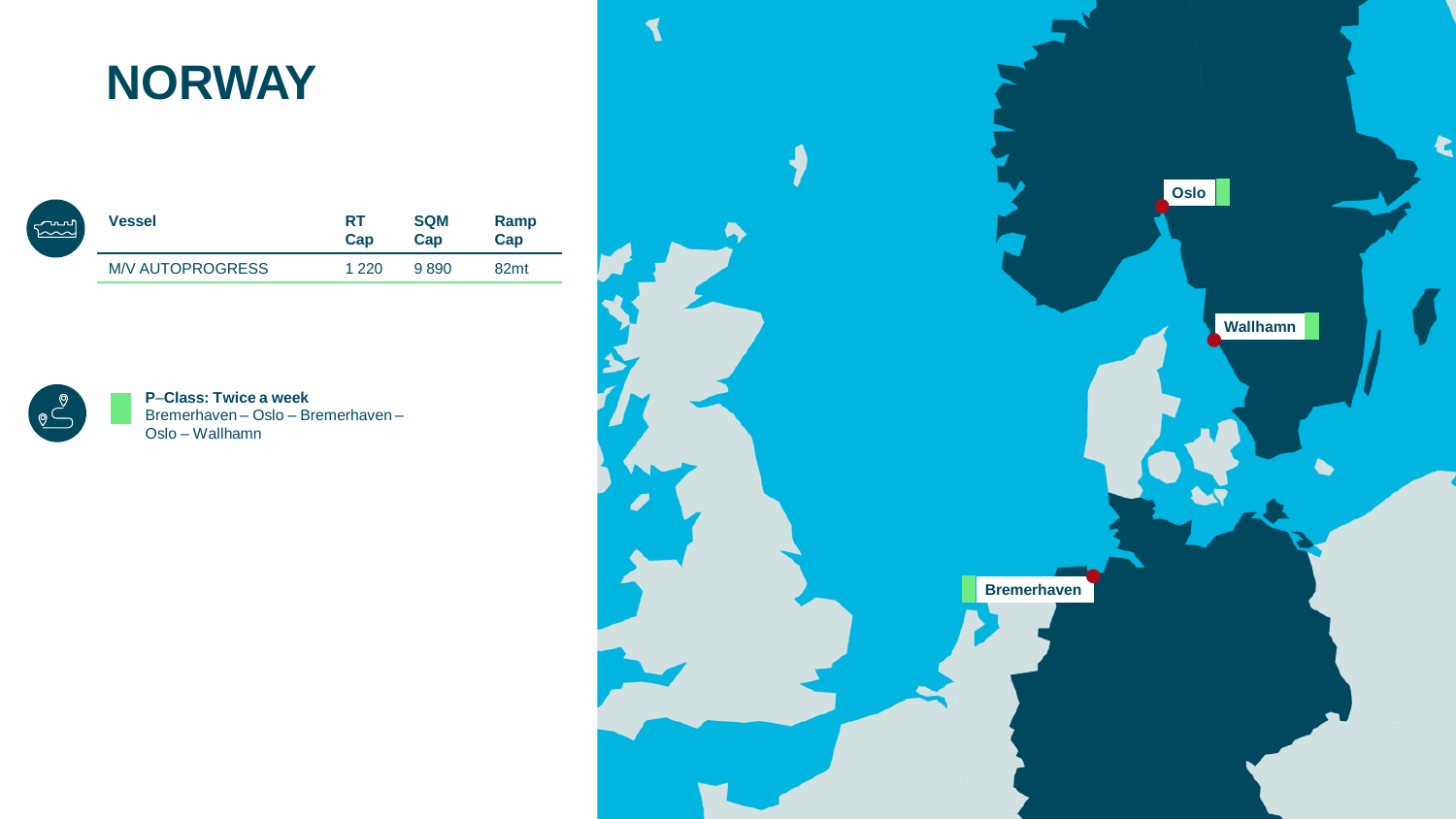#### **BISCAY**

| run<br>Kond | <b>Vessel</b>        | <b>RT</b><br>Cap | <b>SQM</b><br>Cap | Ramp<br>Cap |
|-------------|----------------------|------------------|-------------------|-------------|
|             | <b>M/V AUTOSTAR</b>  | 2 0 8 0          | 16870             | 82 mt       |
|             | <b>M/V AUTOSKY</b>   | 2 0 8 0          | 16870             | 82 mt       |
|             | <b>M/V AUTOPRIDE</b> | 1 2 2 0          | 9890              | 82 mt       |



**Autostar: Weekly service** Santander – Pasajes – Zeebrugge – Southampton

**Autosky: Weekly service** Santander – Pasajes – Rotterdam – Zeebrugge

**P–Class: Weekly service** Southampton – Bremerhaven – Zeebrugge – Southampton – Le Havre

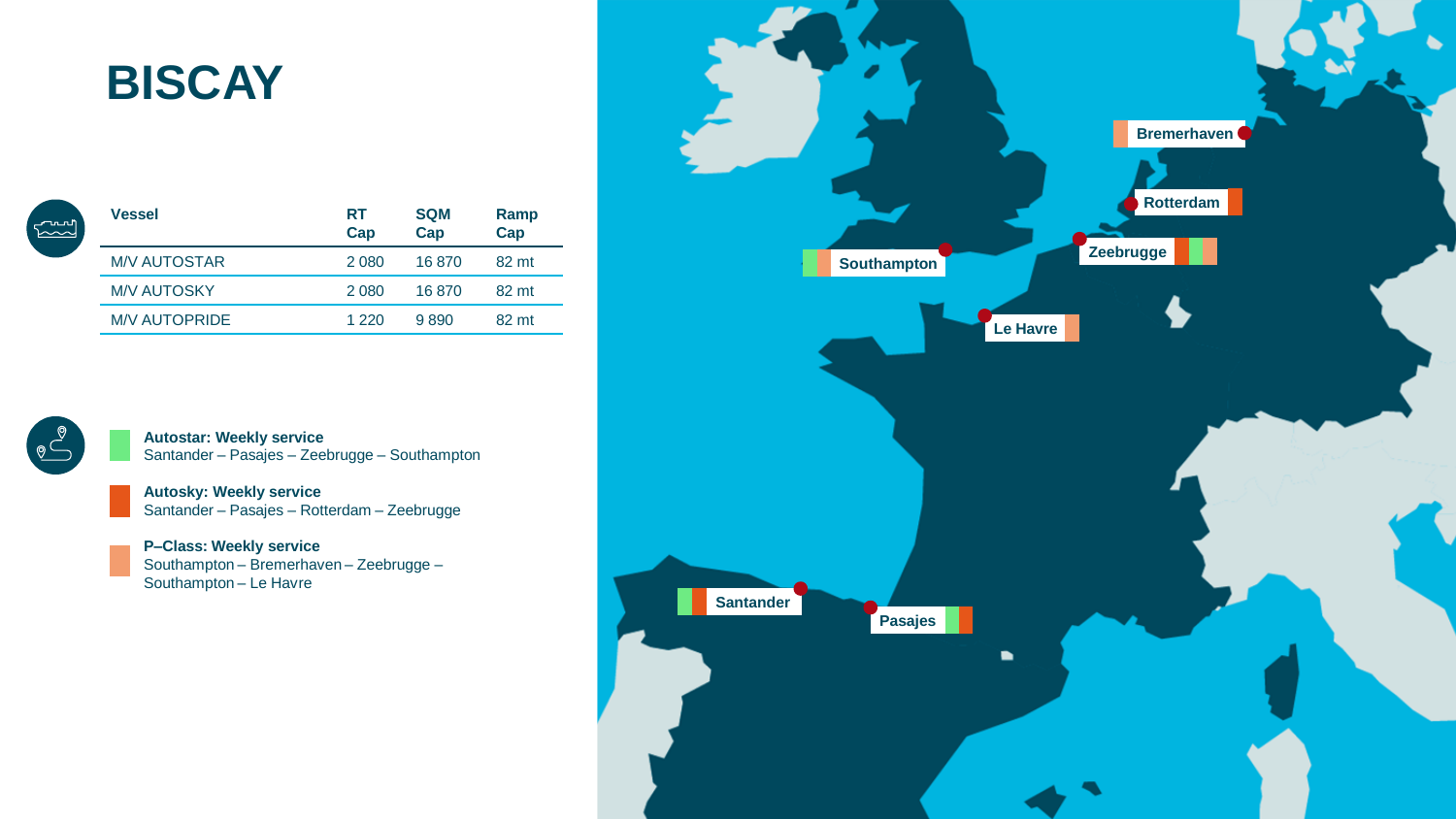#### **BRISTOL**

| ഺ൸       | <b>Vessel</b>      | <b>RT</b> | <b>SQM</b> | Ramp             |
|----------|--------------------|-----------|------------|------------------|
| $\sim$ ~ |                    | Cap       | Cap        | Cap              |
|          | <b>M/V AUTOSUN</b> | 2 0 8 0   | 16 870     | 82 <sub>mt</sub> |



**S–Class: Weekly service** Santander – Pasajes – Portbury

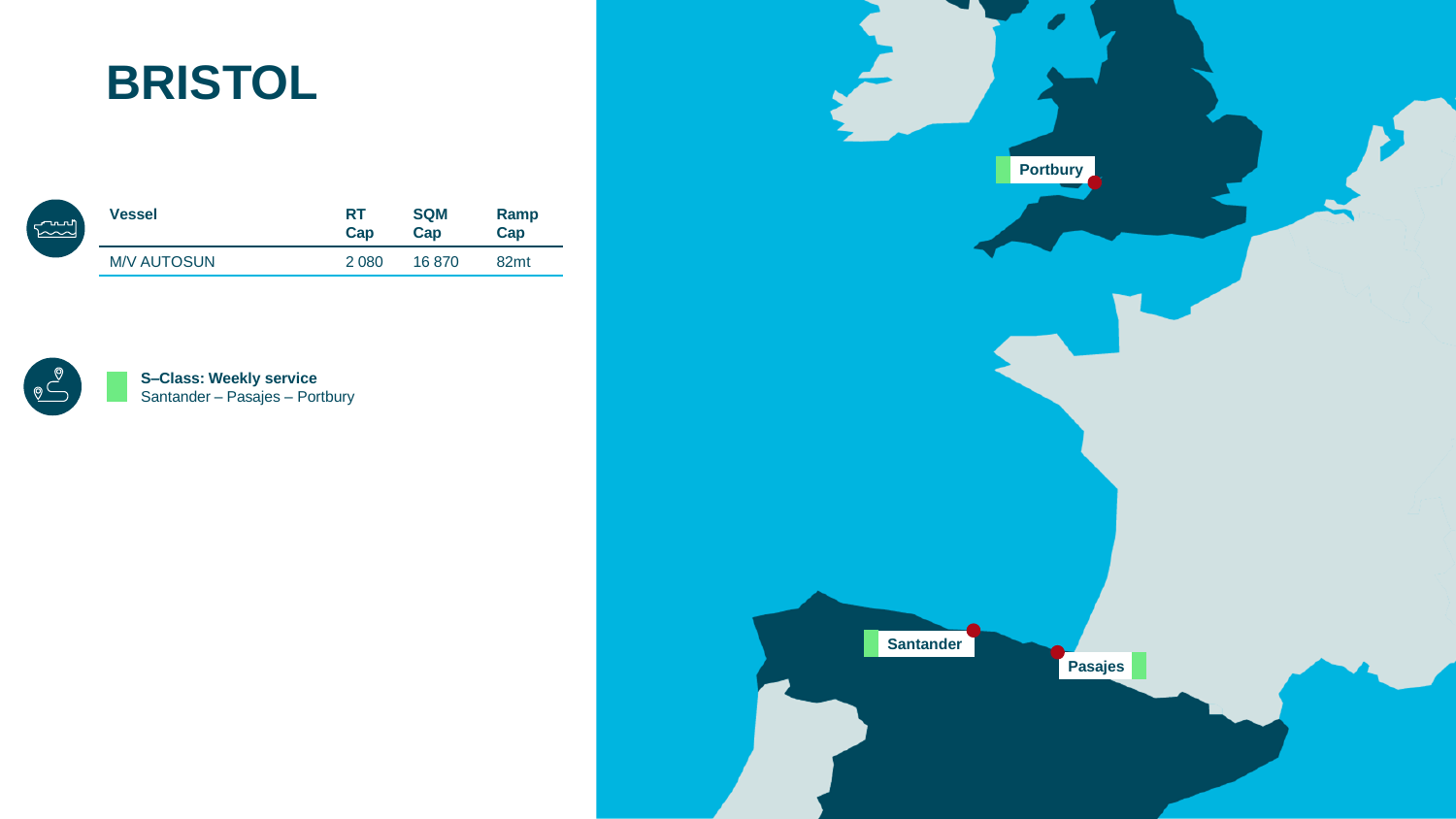## **ATLANTIC**

| <b>Vessel</b>                | RT<br>Cap | <b>SQM</b><br>Cap | Ramp<br>Cap      |
|------------------------------|-----------|-------------------|------------------|
| M/V VIKING AMBER             | 4 200     | 35 033            | 80 <sub>mt</sub> |
| <b>M/V SPICA LEADER</b>      | 3939      | 36 432            | 80 <sub>mt</sub> |
| <b>M/V PROMETHUES LEADER</b> | 3 9 3 0   | 41 382            | 80 <sub>mt</sub> |



 $\begin{bmatrix} 1 & 0 & 0 \\ 0 & 0 & 0 \\ 0 & 0 & 0 \\ 0 & 0 & 0 \\ 0 & 0 & 0 \\ 0 & 0 & 0 \\ 0 & 0 & 0 \\ 0 & 0 & 0 \\ 0 & 0 & 0 \\ 0 & 0 & 0 & 0 \\ 0 & 0 & 0 & 0 \\ 0 & 0 & 0 & 0 \\ 0 & 0 & 0 & 0 \\ 0 & 0 & 0 & 0 & 0 \\ 0 & 0 & 0 & 0 & 0 \\ 0 & 0 & 0 & 0 & 0 \\ 0 & 0 & 0 & 0 & 0 & 0 \\ 0 & 0 & 0 & 0 & 0 & 0 \\ 0 &$ 

**Viking Amber: 9 days rotation** Vigo – Le Havre – Zeebrugge – Sheerness – Portbury

**Spica Leader & Prometheus Leader: Weekly service**  Vigo – Zeebrugge – Bremerhaven – Malmo – Drammen